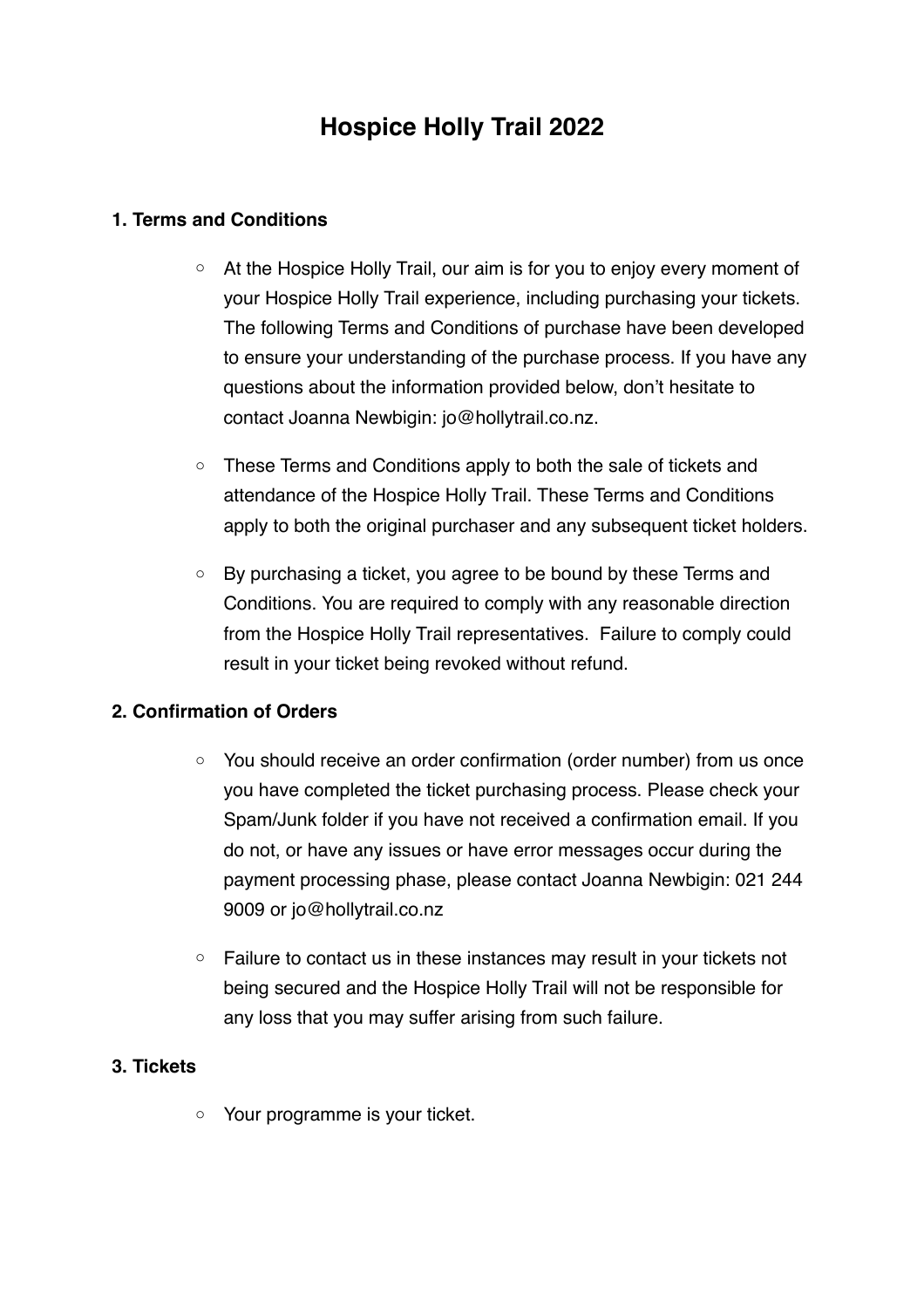- $\circ$  Programmes will be posted out to the address provided by the ticket purchaser before October 25th 2022. If you have not received your programme by this date please contact Joanna Newbigin: 021 244 9009 or jo@hollytrail.co.nz.
- o **Ensure you carry your programme with you to all Venues.**
- o Each Venue visited will be marked off your programme. Please write your name and cell phone number in the space provided on your programme.

#### **4. Refunds**

Before purchasing tickets, carefully review your information.

#### **Please note: Tickets are non-refundable**

#### **5. Cancellations**

- o If the Hospice Holly Trail is cancelled, the Hospice Holly Trail Charitable Trust will:
	- provide you with a refund of your ticket cost minus an administration fee of \$35.00 (incl GST).
- o Refunds will only be issued to the original purchaser.
- $\circ$  Please note that any refund we provide you with for cancellation, will not include any amounts paid by you in respect of card processing, or our administrative fee. The Hospice Holly Trail Charitable Trust will not be liable in any circumstances for any other expenditure or costs (such as travel or accommodation costs) that are associated with your Hospice Holly Trail attendance.

# **6. At Venues/General Information**

- o You may begin the Trail at any Venue you like.
- o Homes are open 9.30am-4.30pm.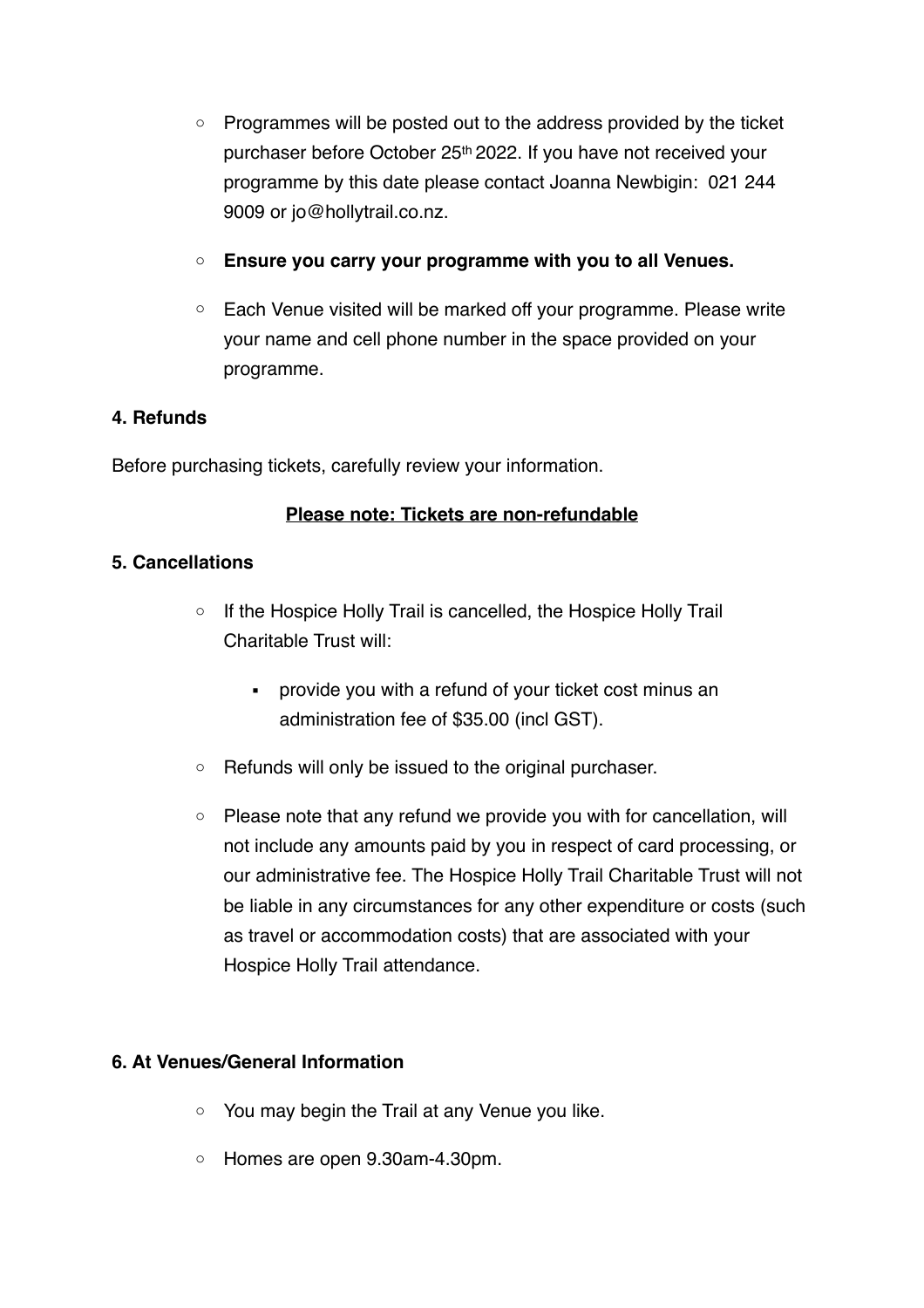- o Each Venue can be visited only once, except for the Lunch Venue.
- o Photography, filming and recording at Venues is strictly prohibited.
- $\circ$  Shoes must be removed and carried please bring an environmentally friendly bag should you need one.
- o NO Smoking (including E-cigarettes).
- o NO Children/Babies admitted under any circumstances.
- o No Dogs at any Venues, including the Lunch Venue.
- o Always respect the Owners' property and privacy.
- o Many Venues have no or very limited wheelchair access.
- o Observe and respect all signs and traffic management.
- o Take care driving and parking at Venues follow instructions and be considerate.
- $\circ$  Public toilets are indicated on the Key Map please take note of where they are located. There are no toilet facilities available at any of the homes.
- o Please refer to the indicative map for directions, locations and recommended parking areas.

# **7. Limitation of Liability**

o Attendance at any Venue is at your own risk.

Committee members, Homeowners and volunteers are not responsible for any loss of belongings and/or personal injury that may occur during the Event.

#### **8.Variation to Terms and Conditions**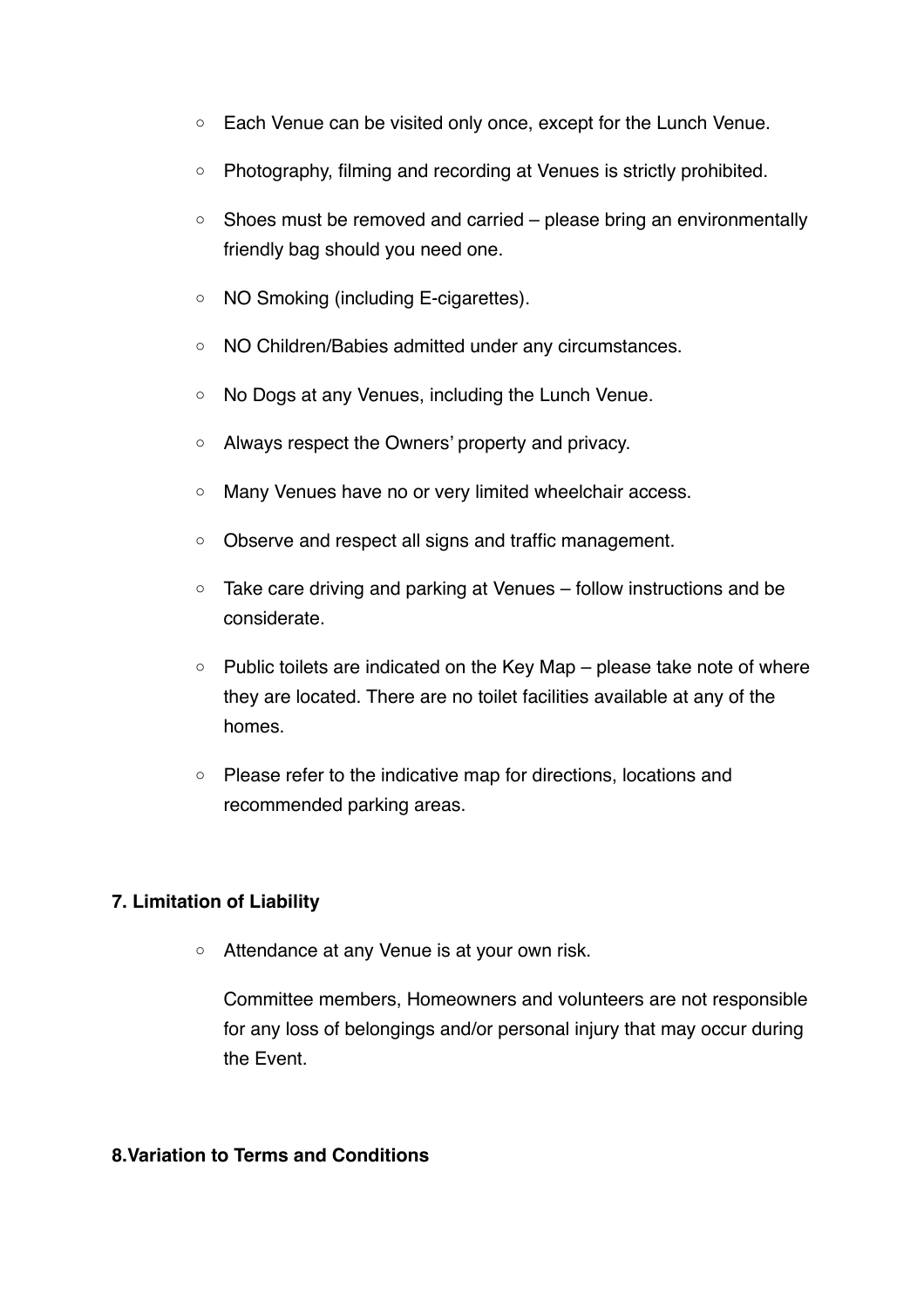- The Hospice Holly Trail Charitable Trust reserves the right to cancel, terminate, modify or suspend these Terms and Conditions at any time and for any reason.
- o Any variations will only apply to ticket purchases made after these Terms and Conditions have been updated.

# **9. COVID-19 Protocols**

# **The Hospice Holly Trail will be adhering to the New Zealand Government Covid Protection framework.**

- o Patrons must comply with and abide by all COVID-19 measures mandated, from time to time, by governmental and public health authorities while in attendance at the Hospice Holly Trail, including but not limited to, social distancing and the use of masks covering both the nose and mouth in their entirety. The Hospice Holly Trail Charitable Trust reserves the right to decline admittance to, or remove from the Venues, any individuals who fail to abide by any such mandates or requirements.
- o You will not be entitled to any refund or other compensation, nor will the Hospice Holly Trail Charitable Trust be liable for any damage you might suffer, arising from any refused admittance or removal arising from a failure to comply with the requirements of this Clause 9.

# **10. COVID-19 – Other important information**

- o You must not attend the Hospice Holly Trail if the following applies to you or any members of your group:
	- you are currently subject to a COVID-19 isolation period;
	- you are awaiting results from a COVID-19 test; or
	- you are feeling unwell with symptoms associated with COVID-19.